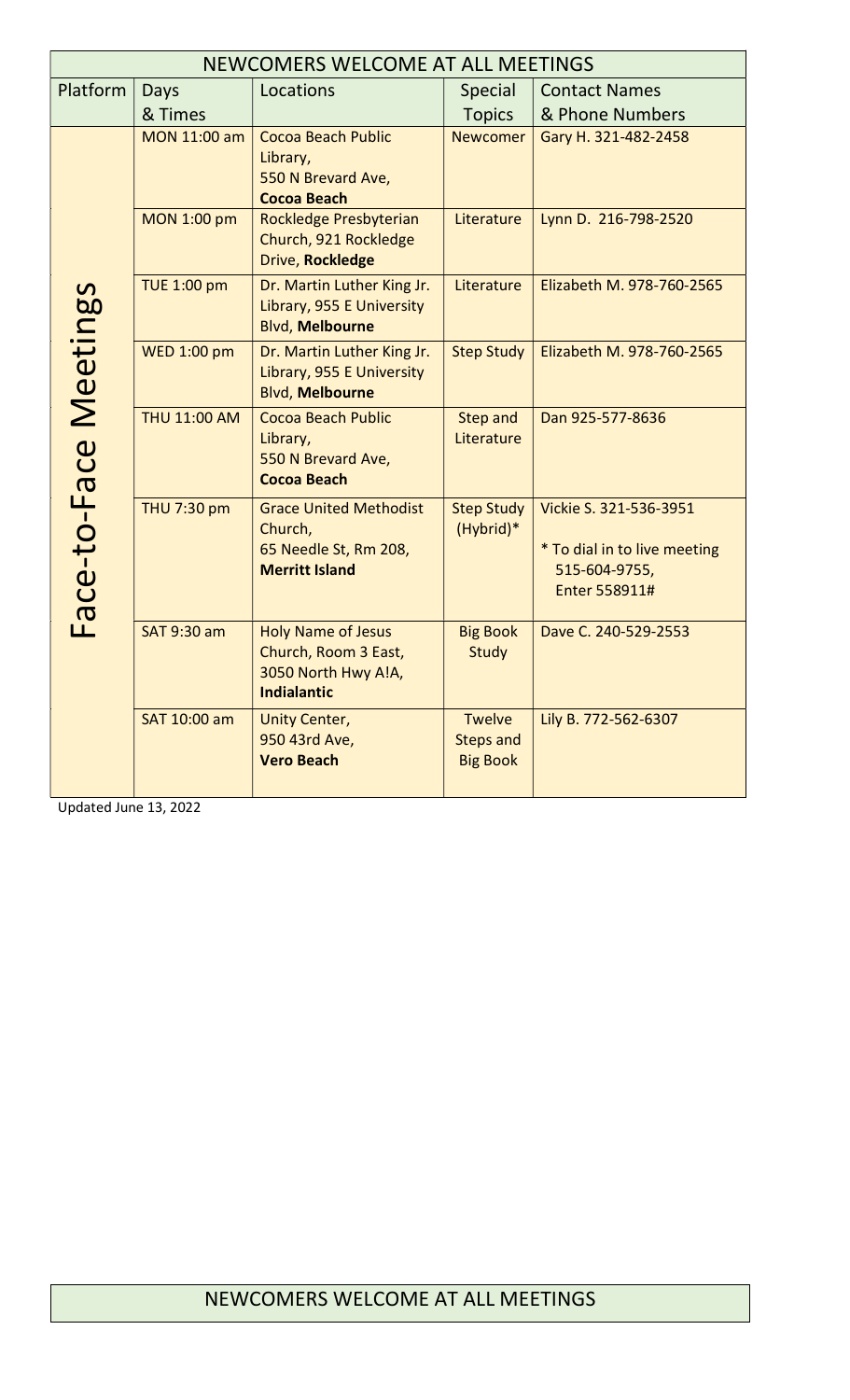| Platform         | How to Join All Zoom Meetings                                                                                            |                                               |                                                                        |  |  |  |
|------------------|--------------------------------------------------------------------------------------------------------------------------|-----------------------------------------------|------------------------------------------------------------------------|--|--|--|
| Virtual Meetings | zoom.us<br><b>Meeting ID 439 375 0613</b><br>or<br><b>Smart Phone Dial-In</b><br>312-626-6799,<br>then enter 4393750613# |                                               |                                                                        |  |  |  |
|                  | Days & Times                                                                                                             | <b>Special Topics</b>                         | <b>Contact Names</b><br>& Phone Numbers                                |  |  |  |
|                  | MON 11:00 am                                                                                                             | <b>Newcomer</b>                               | Kit S. 315-420-4580                                                    |  |  |  |
|                  | TUE 10:00 am                                                                                                             | <b>Big Book Study</b>                         | Lilly H. 321-961-0487                                                  |  |  |  |
|                  | <b>WED 7:00 am</b>                                                                                                       | Relapse & Recovery, Speaker<br>meeting        | Lynn D 216-798-2520                                                    |  |  |  |
|                  | <b>WED 1:00 pm</b>                                                                                                       | OA 12 and 12 Literature                       | Lynn M. 321-794-6763                                                   |  |  |  |
|                  | THU 10:00 am                                                                                                             | <b>Meditation &amp; Writing</b>               | Diane H. 321-266-1910                                                  |  |  |  |
|                  | FRI 11:00 am                                                                                                             | Literature                                    | Kit S. 315-420-4580                                                    |  |  |  |
|                  | SAT 9:30 am                                                                                                              | <b>Big Book Study</b>                         | Kathy M. 443-413-7022                                                  |  |  |  |
|                  | <b>SUN 4:00 pm</b>                                                                                                       | <b>Newcomer</b>                               | Rachel L. 614-306-3093                                                 |  |  |  |
|                  | <b>MONTHLY MEETING</b><br><b>SUN 1:00 pm</b>                                                                             | 12-Step Meditation, Reading<br>& Art Workshop | Lynn M. 321-794-6763<br>Phone in advance for the<br>selected readings. |  |  |  |

Updated April 27 2022